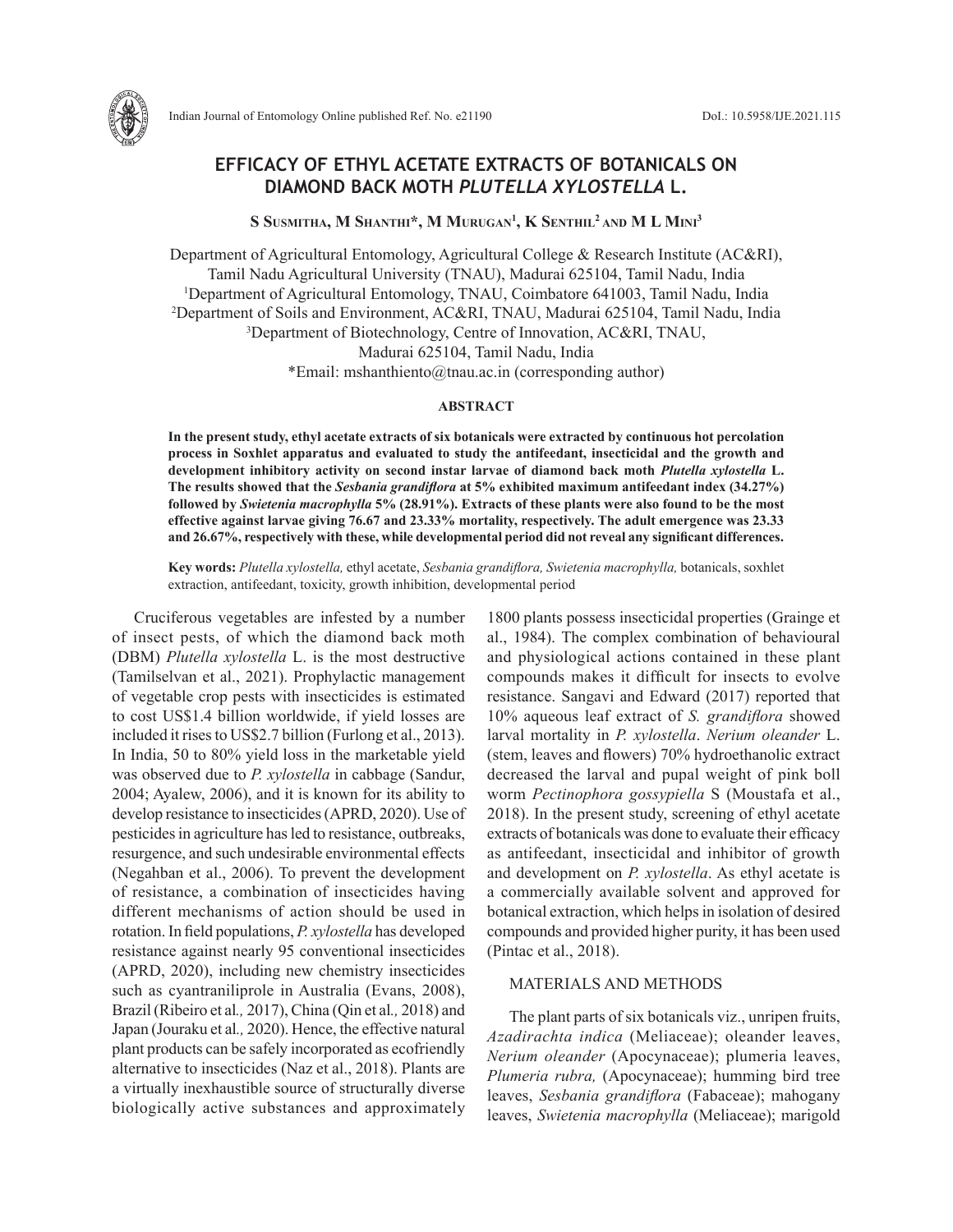leaves, *Tagetus erecta* (Asteraceae) were collected from fields of Agricultural College and Research Institute (AC&RI), Madurai, Tamil Nadu. The laboratory experiment was conducted at the Department of Agricultural Entomology, AC&RI, Madurai. The collected leaves and unripen fruits of the botanicals were shade dried (15 days), powdered in mechanical blender and passed through sieve (no. 40). The powder thus obtained was stored in amber-coloured bottles, to prevent the exposure to sunlight. The ethyl acetate extract was taken from 10 g powder by continuous hot percolation technique in Soxhlet apparatus (Larkem et al*.*, 2021). The resultant extract was filtered (Buchner funnel using Whatman No.1 filter paper), condensed

The bioassay was carried out based on leaf dip method under no choice condition (Ingle et al., 2017). There were nine treatments including solvent and standard checks (azadirachtin 10,000 ppm  $(a)$  2ml/ l), and untreated check, and replicated thrice. The larvae were allowed to feed on 5% treated leaf disc until pupation, to understand the impact of botanicals on

(Rotary Flash Evaporator (Evator) at 45°C) and

weighed, to estimate the recovery.

the growth and development of *P. xylostella* (Baskar et al., 2011). The leaf area consumed by the larvae was measured after 24, 48 and 72 hr of treatment and antifeedant index estimated (Sadek, 2003). Larvae were observed for mortality, if any, malformations and developmental period, pupal duration and mortality, adult emergence and lifespan. Data obtained was subjected to arc sine and square root transformation and then statistically analyzed using SPSS 22 version (IBM Crop, 2013) software. Grouping was done by Duncan's Multiple Range Test (DMRT) (Gomez and Gomez, 1984).

### **RESULTS AND DISCUSSION**

The results on extraction yields of the plant samples using ethyl acetate revealed that it is in the descending order as: *A. indica* (9.81%), *N. oleander* (9.42%), *S. macrophylla* (8.24%), *S. grandiflora* (7.27%), *P. rubra* (6.13%) and *T. erecta* (5.54%). The antifeedant efficacy of given in Table 1 reveal that larvae fed with *S. grandiflora* treated leaves exhibited the least area of feeding- antifeedant index being 46.74, 42.98 and 34.27% at 24, 48 and 72 hr after treatment, respectively;

Table 1. Effect of ethyl acetate extracts of botanicals on *P. xylostella.*

| Treatments                          | Antifeedant Index (AI) <sup>\$</sup> |                        |                  | Mean developmental period (days)* |                 |                    | Cumulative<br>larval                       | Adult<br>emergence   |
|-------------------------------------|--------------------------------------|------------------------|------------------|-----------------------------------|-----------------|--------------------|--------------------------------------------|----------------------|
|                                     | 24 h                                 | 48 h                   | 72 h             | Larva                             | Pupa            | Adult life<br>span | mortality<br>$(\frac{6}{5})^{\frac{5}{5}}$ | $(\frac{0}{0})^{\S}$ |
| $T, -A$ . indica                    | $26.74 \pm 0.09$                     | $24.07 \pm 0.04$       | $14.11 \pm 0.19$ | $12.00 \pm 0.00$                  | $4.33 \pm 0.11$ | $6.00 \pm 0.19$    | $53.33 \pm 0.64$                           | $46.67 \pm 0.64$     |
|                                     | $(31.14)$ e                          | $(29.38)^{f}$          | $(22.06)^{f}$    | $(3.46)^{b}$                      | $(2.08)^{bc}$   | $(2.45)^{b}$       | $(46.92)^{d}$                              | $(43.08)^d$          |
| $T, -N.$ oleander                   | $31.38 \pm 0.05$                     | $27.70 \pm 0.05$       | $15.80 \pm 0.08$ | $12.67 \pm 0.11$                  | $4.67 \pm 0.11$ | $5.67 \pm 0.11$    | $63.33 \pm 0.67$                           | $36.67 \pm 0.67$     |
|                                     | $(34.07)^{d}$                        | $(31.76)$ <sup>e</sup> | $(23.43)^e$      | $(3.61)^{b}$                      | $(2.16)^{b}$    | $(2.38)^{b}$       | $(52.78)^c$                                | $(37.22)^{\circ}$    |
| $T_{3}$ -P. rubra                   | $20.19 \pm 0.05$                     | $18.67 \pm 0.10$       | $11.40 \pm 0.06$ | $12.33 \pm 0.11$                  | $3.67 \pm 0.11$ | $7.00 \pm 0.19$    | $56.67 \pm 0.64$                           | $43.33 \pm 0.64$     |
|                                     | $(26.70)^{f}$                        | $(25.61)^{g}$          | $(19.73)^{8}$    | $(3.46)^{b}$                      | $(1.91)^{bc}$   | $(2.65)^{bc}$      | $(48.85)^{d}$                              | $(41.15)^d$          |
| $T4$ -S. grandiflora                | $46.74 \pm 0.19$                     | $42.98 \pm 0.08$       | $34.27 \pm 0.06$ | $12.67 \pm 0.11$                  | $4.67 \pm 0.11$ | $5.67 \pm 0.11$    | $76.67 \pm 0.74$                           | $23.33 \pm 0.74$     |
|                                     | $(43.13)^{a}$                        | $(40.96)^{b}$          | $(35.84)^{b}$    | $(3.61)^{b}$                      | $(2.16)^{b}$    | $(2.38)^{b}$       | $(61.22)^{b}$                              | $(28.78)^{b}$        |
| $T_s$ -S. macrophylla               | $43.11 \pm 0.10$                     | $35.74 \pm 0.07$       | $28.91 \pm 0.05$ | $12.67 \pm 0.11$                  | $4.33 \pm 0.11$ | $6.00 \pm 0.19$    | $73.33 \pm 0.74$                           | $26.67 \pm 0.74$     |
|                                     | $(41.04)^{b}$                        | $(36.72)^c$            | $(32.53)^c$      | $(3.61)^{b}$                      | $(2.08)^{bc}$   | $(2.45)^{b}$       | $(59.00)^{b}$                              | $(31.00)^{b}$        |
| $T_c$ -T. erecta                    | $40.28 \pm 0.09$                     | $29.96 \pm 0.07$       | $24.96 \pm 0.06$ | $12.33 \pm 0.11$                  | $3.67 \pm 0.11$ | $6.33 \pm 0.11$    | $66.67 \pm 0.67$                           | $33.33 \pm 0.67$     |
|                                     | $(39.40)$ <sup>c</sup>               | $(33.19)^d$            | $(29.98)^{d}$    | $(3.46)^{b}$                      | $(1.91)^{bc}$   | $(2.52)^{bc}$      | $(54.78)^c$                                | $(35.22)^c$          |
| $T_{7}$ -Treated check <sup>#</sup> | $44.37 \pm 0.22$                     | $51.15 \pm 0.09$       | $42.32 \pm 0.07$ | $0.00 \pm 0.00$                   | $0.00 \pm 0.00$ | $0.00 \pm 0.00$    | $100 \pm 0.00$                             | $0.00 \pm 0.00$      |
| (Azadirachtin 1%)                   | $(41.77)^{b}$                        | $(45.66)^a$            | $(40.59)^{a}$    | $(0.71)^{a}$                      | $(0.71)^{a}$    | $(0.71)^{a}$       | $(89.09)^{a}$                              | $(0.91)^{a}$         |
| $T_{\rm e}$ -Solvent check          | $3.03 \pm 0.13$                      | $2.21 \pm 0.12$        | $3.11 \pm 0.16$  | $10.67 \pm 0.11$                  | $3.33 \pm 0.11$ | $7.67 \pm 0.11$    | $0.00 \pm 0.00$                            | $100 \pm 0.00$       |
|                                     | $(9.99)^{g}$                         | $(8.50)$ <sup>h</sup>  | $(10.10)^{h}$    | $(3.32)^c$                        | $(1.83)^c$      | $(2.77)^{c}$       | $(0.91)^e$                                 | $(89.09)^e$          |
| $T_{o}$ -Untreated                  |                                      |                        |                  | $10.67 \pm 0.11$                  | $3.33 \pm 0.11$ | $7.67 \pm 0.11$    | $0.00 \pm 0.00$                            | $100 \pm 0.00$       |
| check                               |                                      |                        |                  | $(3.32)^c$                        | $(1.83)^c$      | $(2.77)^{c}$       | $(0.91)^e$                                 | $(89.09)^e$          |
| <b>SEd</b>                          | 0.426                                | 0.387                  | 0.477            | 0.056                             | 0.106           | 0.112              | 2.368                                      | 2.368                |
| F-value                             | 1344.57                              | 1689.78                | 849.44           | 526.26                            | 41.29           | 69.08              | 287.631                                    | 287.631              |
| P (significance)                    | 0.00                                 | 0.00                   | 0.00             | 0.00                              | 0.00            | 0.00               | 0.00                                       | 0.00                 |

Mean values of three replications represented as mean  $\pm$  standard deviation; #100% mortality of larvae observed after 7 days of treatment, hence developmental period was not presented. \*Figures in parentheses square root transformed values  $(\sqrt{x} + 0.5)$ ; \*Figures in parentheses arc sine transformed values (x+0.5); In a column, mean followed by same letter not significantly different from each other, DMRT (F-test;  $p \le 0.05$ ; n=10); SEd: Standard error of the difference.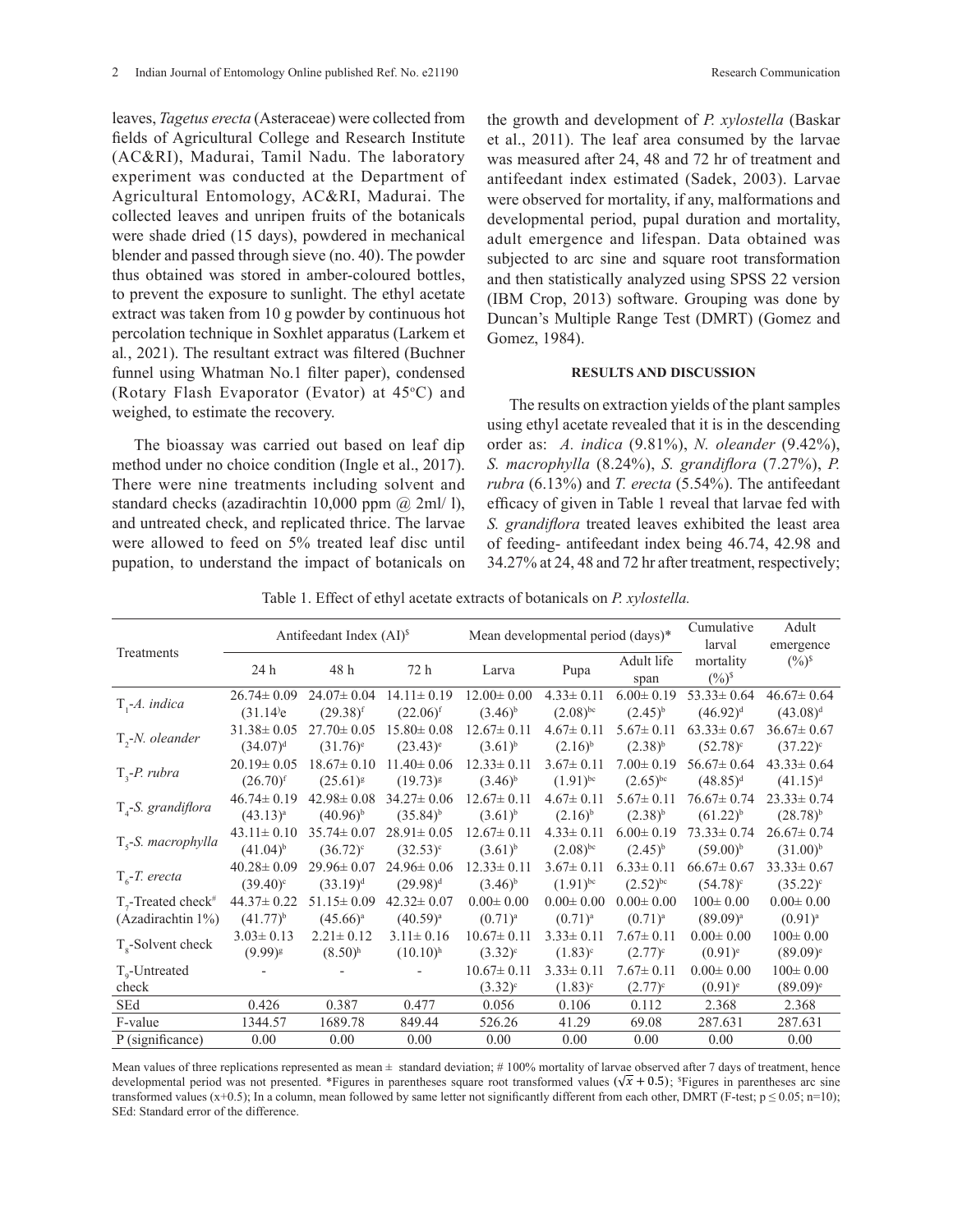while with *S. macrophylla* it was 43.11, 35.7 and 28.91%, respectively, and it was statistically on par with the treated check, azadirachtin 10000 ppm  $\omega$ 2ml/ l after 24 hr. The antifeedant activity declined over time from 24 to 72 hr. This observation is in agreement with that of Sangavi and Edward (2017), who reported that *S. grandiflora* 10% aqueous extracts showed 52.31% antifeedant activity after two days on *P. xylostella*. Moghadamtousi et al. (2013) reported that ethyl acetate extracts of *S. macrophylla* seeds showed good antifeedant activity against fourth instar larvae of *Spodoptera frugiperda*. Phytochemical evaluation of *S. grandiflora* showed the presence of different secondary metabolites viz., alkaloids, flavonoids, saponins, glycosides, cardiac glycosides, tannins and phenols (Bahera et al., 2012). The presence of condensed tannins in the *S. grandiflora* extract may be responsible for unpalatability of treated surface (Reed, 1994).

Developmental period of life stages, larval mortality and adult emergence details given in Table 1 reveal complete larval mortality in the treated check, azadirachtin 10000 ppm  $\omega$  2 ml/l, which did not exhibit any phytotoxicity symptoms; among the botanicals evaluated, maximum mortality was in *S. grandiflora* (76.67%), which was statistically on par with that of *S. macrophylla* (73.33%). Similar findings were reported by Elango et al. (2011) on *S. grandiflora* that ethyl acetate leaf extract 0.01% showed 34% larval mortality of *Anopheles subpictus*. Wagh et al. (2009) observed that *S. grandiflora* contains plenty of saponins, sterols and tannins, which might be responsible for its insecticidal property. Hussain and Kumaresan (2014) with GC-MS analysis of *S. grandiflora* leaves methanolic extracts revealed that these mainly composed of oxygenated hydrocarbons and phenolic hydrocarbons. Palmitic acid (11.8%), 9-hexadecenol (9.0%) and octadecanoic acid were the major compounds having pesticidal activities (Gopalakrishnan and Vadivel, 2011; Geetha et al., 2013; Mishra et al., 2021). No pupal mortality and malformations were recorded in these treatments. There was no significant difference among the treatments regarding the developmental period (days) of life stages but all the treatments were significantly superior over untreated check. It is concluded that *S. grandiflora*  and *S. macrophylla* ethyl acetate plant extracts have potential against *P. xylostella.* 

## **ACKNOWLEDGEMENTS**

The authors thank the Department of Entomology, Agricultural College and Research Institute, Madurai, Tamil Nadu Agricultural University for providing facilities.

#### **REFERENCES**

- APRD. 2020. Arthropod Pesticide Resistance Database, Michigan State University, <http://www.pesticideresistance.org> (accessed 22.04.2020).
- Ayalew G. 2006. Comparison of yield loss on cabbage from Diamondback moth, *Plutella xylostella* L. (Lepidoptera: Plutellidae) using two insecticides. Crop Protection 25(9): 915-919.
- Bahera M, Kark R, Shekar C. 2012. Preliminary phytochemical analysis of leaf and bark methanolic extract of *Sesbania grandiflora*. The Journal of Phytopharmacology 1(2): 10-20.
- Baskar K, Maheswaran R, Kingsley S, Ignacimuthu, S. 2011. Bioefficacy of plant extracts against Asian army worm *Spodoptera litura* Fab. (Lepidoptera: Noctuidae). Journal of Agricultural Technology 7(1): 123-131.
- Elango G, Rahuman A A, Kamaraj C, Bagavan A, Zahir A. 2011. Screening for feeding deterrent activity of herbal extracts against the larvae of malaria vector *Anopheles subpictus*. Parasitology Research 109: 715.
- Evans G A. 2008. The whiteflies (Hemiptera: Aleyrodidae) of the world and their host plants and natural enemies. Computer version.
- Furlong M J, Wright D J, Dosdall L M. 2013. Diamondback moth ecology and management: problems, progress, and prospects. Annual Review of Entomology 58: 517-541.
- Grainge M, Ahmed S, Mitchell W C, Hylin J W. 1984. Plant species reportedly possessing pest-control properties-An EWC/UH database. Resource Systems Institute, East-West Center, Honolulu, Hawaii, USA. 240 pp.
- Geetha D H, Rajeswari M, Indhiramuthu J. 2013. Chemical profiling of *Elaeocarpus serratus* L. by GC-MS. Asian Paccific Journal of Tropical Biomedicine 3(12): 985-987.
- Gomez K A, Gomez A A. 1984. Statistical procedures for agricultural research: John Wiley & Sons. 680 pp.
- Gopalakrishnan S, Vadivel E. 2011. GC-MS Analysis of some bioactive constituents of *Mus- saenda frondosa* Linn. International Journal of Pharma and Biosciences 2(1): 313-20.
- Hussain A Z, Kumaresan, S. 2014. GC-MS studies and phytochemical screening *of Sesbania grandiflora* L. Journal of Chemical and Pharmaceutical Research 6(9): 43-47.
- Ingle K P, Deshmukh A G, Padole D A, Dudhare M S. 2017. Screening of insecticidal activity of *Jatropha Curcas* (L.) against diamond back moth and *Helicoverpa armigera*. Seed 5(80): 20.
- Jouraku A, Kuwazaki S, Miyamoto K, Uchiyama M, Kurokawa T, Mori E, Mori M X, Mori Y, Sonoda S. 2020. Ryanodine receptor mutations (G4946E and I4790K).
- Larkem I, Tarai N, Benchikha N, Messaoudi M, Begaa S, Martins M, Silva A M Pinto D C. 2021. Chemical profile and antioxidant activity of *Sesbania bispinosa* (Jacq.) W. Wight aerial parts and seeds extracts. Journal of Food Processing and Preservation. pp. 15468.
- Mishra A, Kuchhal P, Nasim M Sharma U C. 2021. Extraction and Characterization of *Sesbania cannabina* (Retz.) Pers. (Dhaincha) Seed Oil for Potential Engineering Applications. Journal of Oleo Science 70(6): 777-785.
- Moghadamtousi S Z, Goh B H, Chan C K, Shabab T, Kadir H A. 2013. Biological activities and phytochemicals of *Swietenia macrophylla*. Molecules 18(9): 10465-10483.